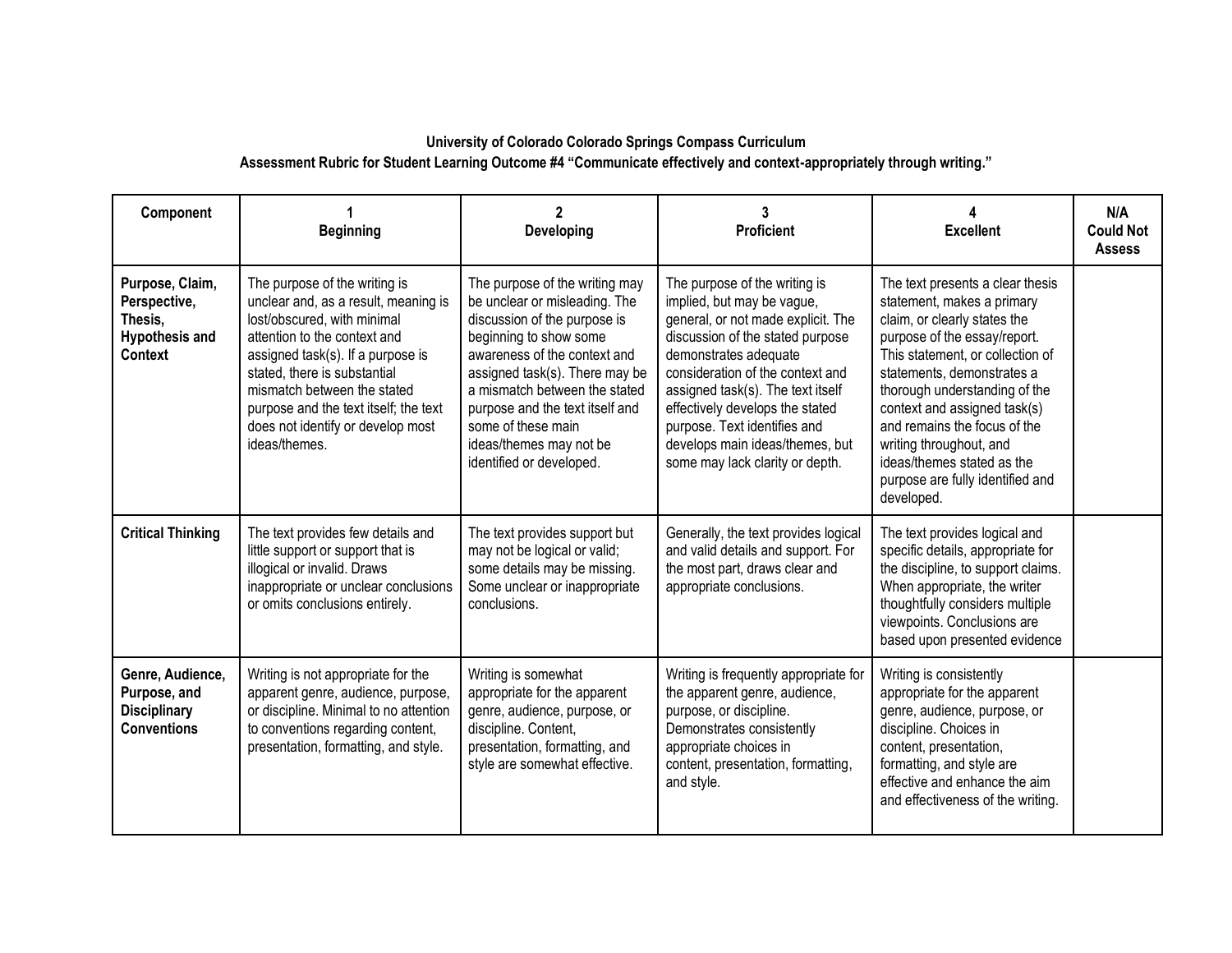| <b>Control of Syntax</b><br>and Mechanics | Uses language that frequently<br>impedes meaning due to errors in<br>usage.                                                                                                                | Uses language that generally<br>conveys meaning to readers<br>with clarity, although<br>sometimes the writing may<br>include some errors that<br>impede meaning.                                                                                                                                                                                               | Uses language that generally<br>conveys meaning to readers.<br>The language has few usage<br>errors.                                                             | Uses language that skillfully<br>communicates meaning to<br>readers with clarity and fluency<br>and is largely error free.                                                                                                                                                                      |  |
|-------------------------------------------|--------------------------------------------------------------------------------------------------------------------------------------------------------------------------------------------|----------------------------------------------------------------------------------------------------------------------------------------------------------------------------------------------------------------------------------------------------------------------------------------------------------------------------------------------------------------|------------------------------------------------------------------------------------------------------------------------------------------------------------------|-------------------------------------------------------------------------------------------------------------------------------------------------------------------------------------------------------------------------------------------------------------------------------------------------|--|
| Organization                              | For the most part, text does not<br>present a structure or ordered<br>paragraphs. It does not link or<br>organize ideas, and the text<br>conveys little or no focus or sense<br>of purpose | A generally consistent and<br>loosely followed structure and<br>format may be discernable, but<br>it may not necessarily be<br>appropriate or strategically<br>effective. Parts of the text may<br>be well structured enough to<br>evidence an intended pattern of<br>organization, but as a whole the<br>text never quite locks into a<br>coherent structure. | The text's structure is logical and<br>effective. It may, however, follow<br>tangents and/or include elements<br>that do not adhere to the defined<br>structure. | Writing demonstrates an<br>effective pattern of organization<br>consistent with its purpose.<br>Paragraphs reflect appropriate<br>level of thought and<br>development. Paragraphs are<br>effectively structured and<br>ordered. Writer employs clear<br>and appropriate transition<br>language. |  |